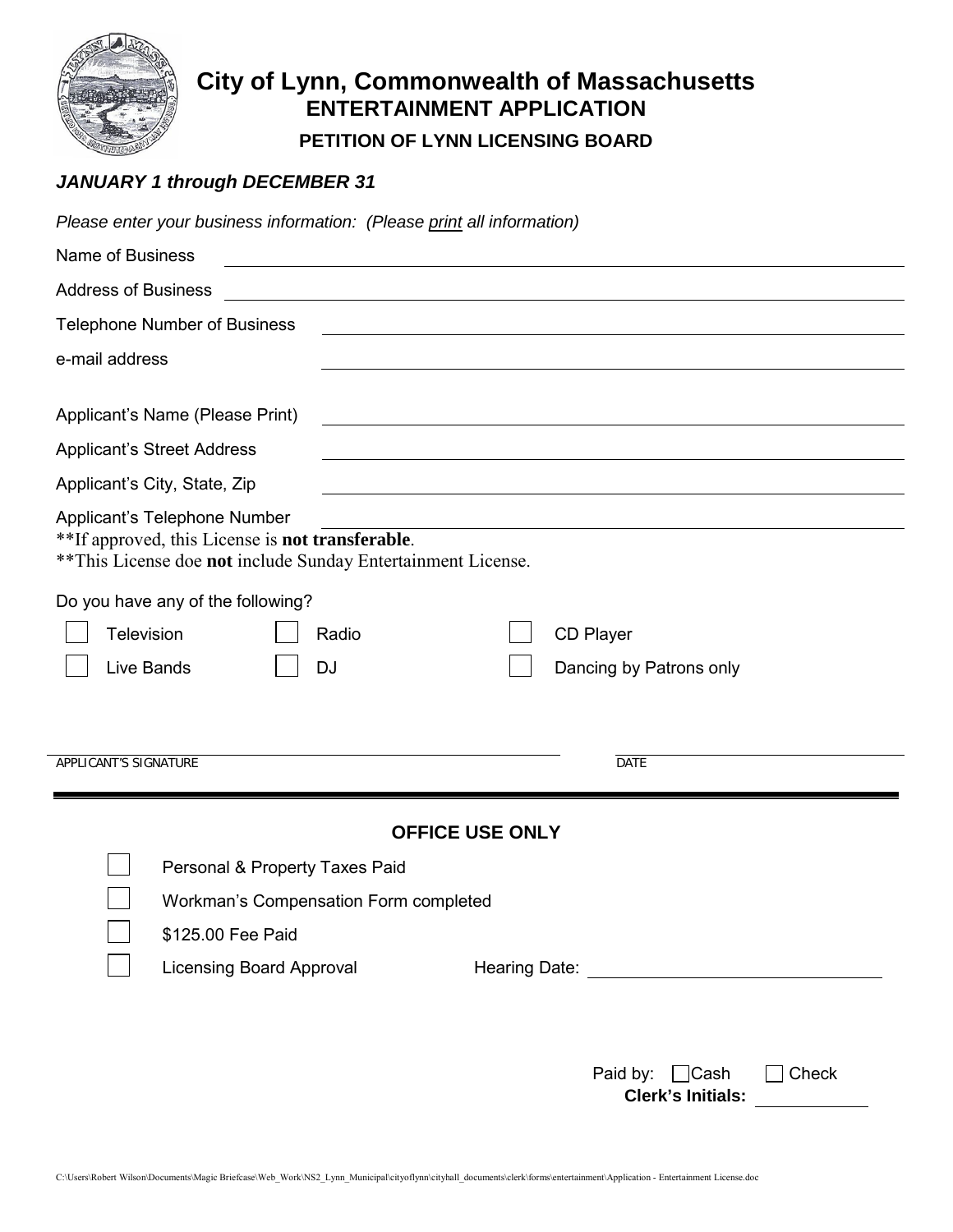## **INSTRUCTIONS FOR ENTERTAINMENT LICENSES**

A license must be obtained before operating the above businesses. The license is valid from the date of issue through December  $31<sup>st</sup>$  annually.

#### **Steps to complete for License**:

- 1. Application fee for each is \$125.00 (new and renewed)
- 2. Worker's Comp Insurance Form and Property Tax Form
- 3. Licensing Board Approval needed

## **For New Applicants OR Applicants with New Locations:**

1. Contact Inspectional Services Department (Room 401) to make sure location does not need a Special Permit and is an allowed use.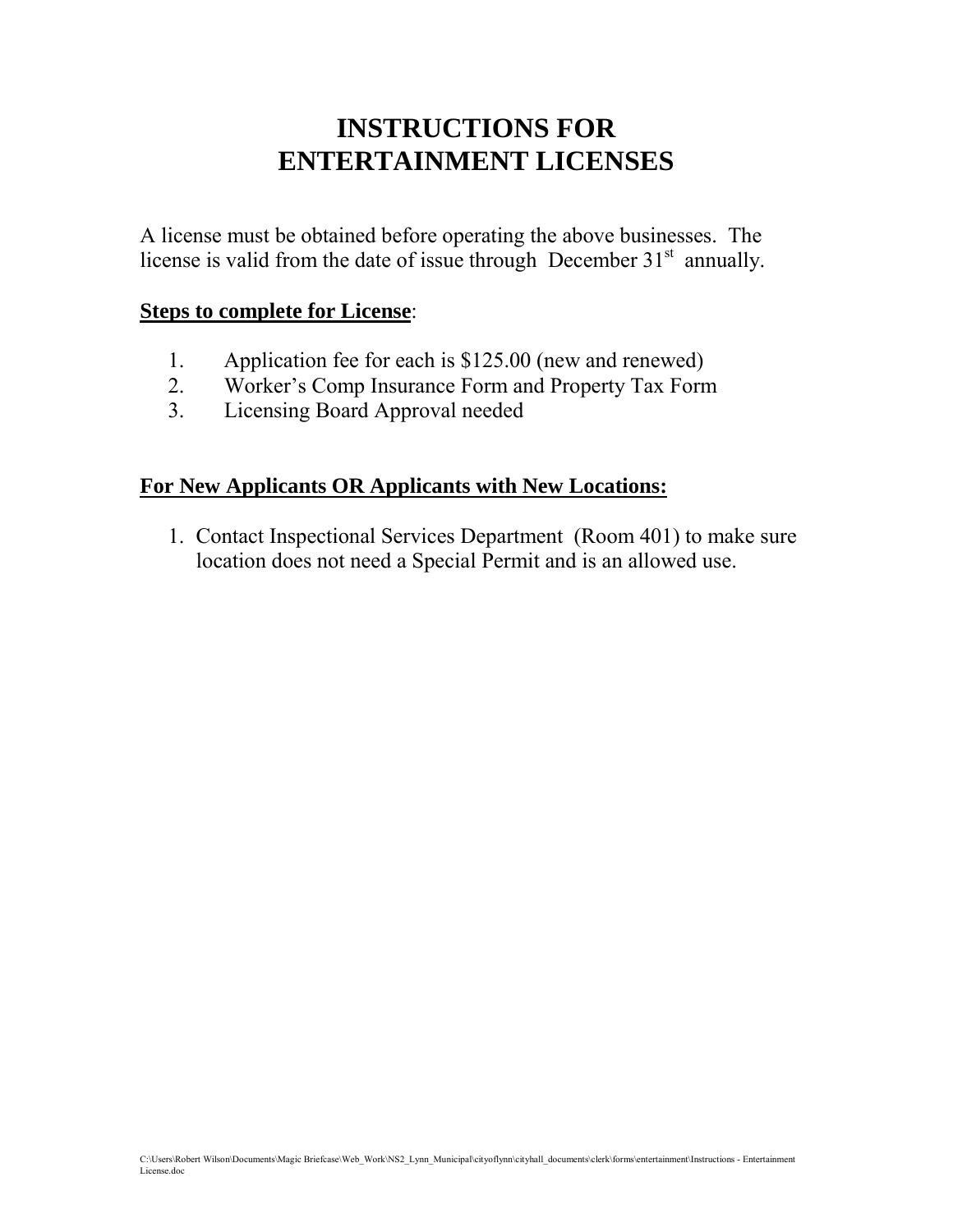

Ordered that

IN THE YEAR ONE THOUSAND NINE HUNDRED NINETY AN ORDINANCE ESTABLISHING SUNDAY ENTERTAINMENT LICENSE FEES IN THE CITY OF LYNN

Be it Ordained by the City Council of the City of Lynn and by the authority of the same as follows, to wit:-

SECTION 1. Pursuant to the provisions of General Laws, Chapter 136, Section 4 (4), the Lynn City Council hereby establishes a fee for the issuance of Sunday Entertainment Licenses in the amount of One Hundred (\$100.00) Dollars.

SECTION 2. All ordinances or parts of ordinances inconsistent herewith are hereby repealed.

SECTION 3. This Ordinance shall take effect thirty-one (31) days after its final approval as advertised.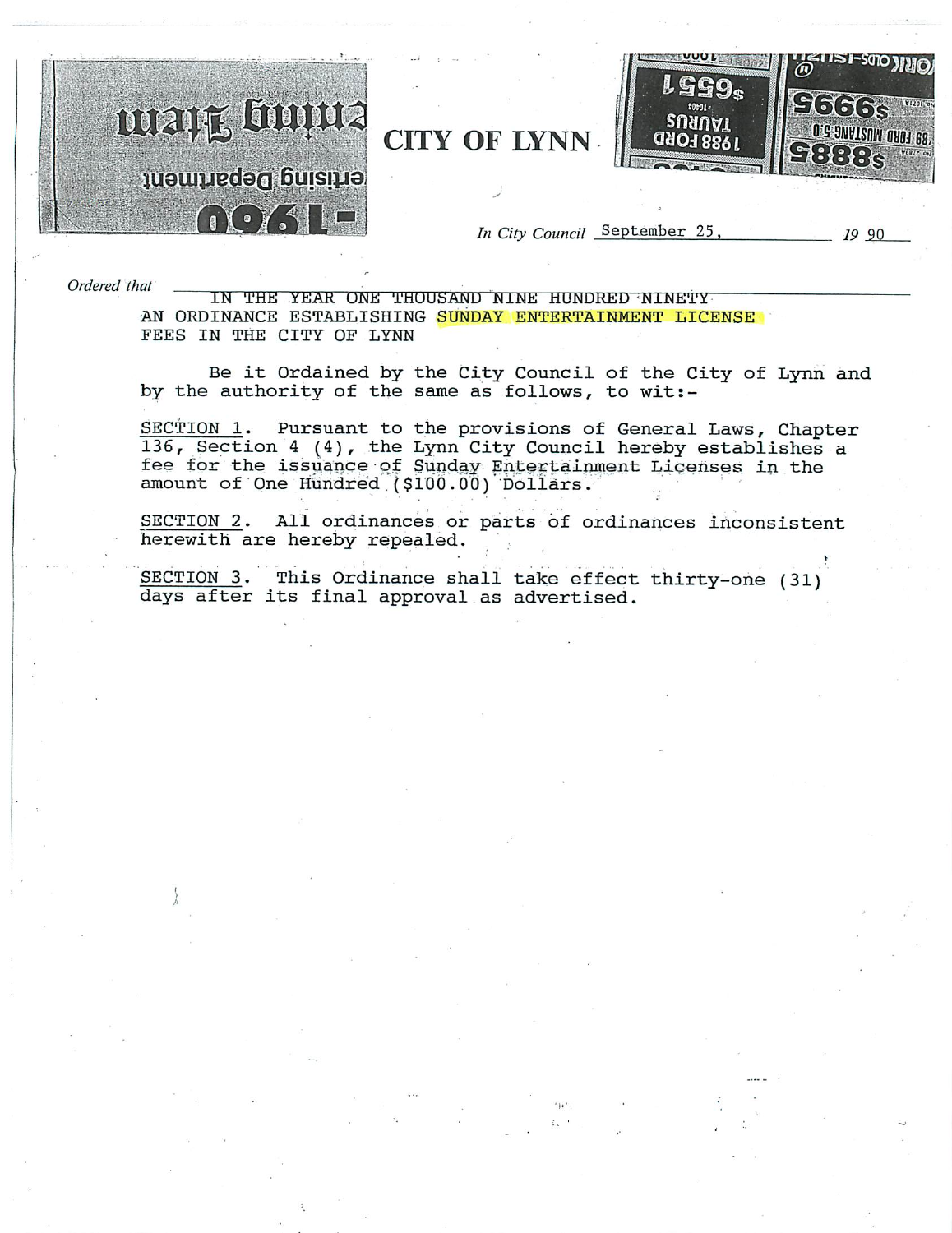## **CITY OF LYNN**

avil III'w alduoo am rhe devere High, He is also

#### In City Council 1976

#### IN THE YEAR ONE THOUSAND NINE HUNDRED SEVENTY-SIX Ofdered hyat / AN ORDINANCE RESTRICTING THE HOURS OF ENTER-TAINMENT WITHIN THE CITY OF LYNN

Form K-1005

ul uollisod a **THAT2122** 

NEDICVI 2ECKE1WKI

Be it Ordained by the City Council of the City of Lynn and by the authority of the same as follows to wit:-SECTION 1. An Ordinance restricting the hours of entertainment within the City of Lynn is hereby established and said ordinance shall provide as follows:

All social organizations, service clubs and corporations organized under Massachusetts General Laws, Chapter 180, shall be restricted in the conducting within their respective limits of entertainment, dances and other diversions and amusements to the hours of 1:00 a.m.. Permission to extend said limit of time shall be given by the Licensing Commission of the City of Lynn after hearing of written application.

SECTION 2. Violations of this ordinance shall be affixed at the sum of Twenty Dollars (\$20.00) for each offense. In the event of violations of any criminal activities, namely: gaming, presence of liquor, finding of drug-controlled substances, prostitution, and the finding of stolen goods, observed occurring on the premises occupied by the aforementioned organizations, notice of said violation and action taken shall be sent to the appropriate state authorities, together with a request that said state authorities take the necessary action to revoke any and all charters and licenses under which said organizations, clubs, and corporation are operating.